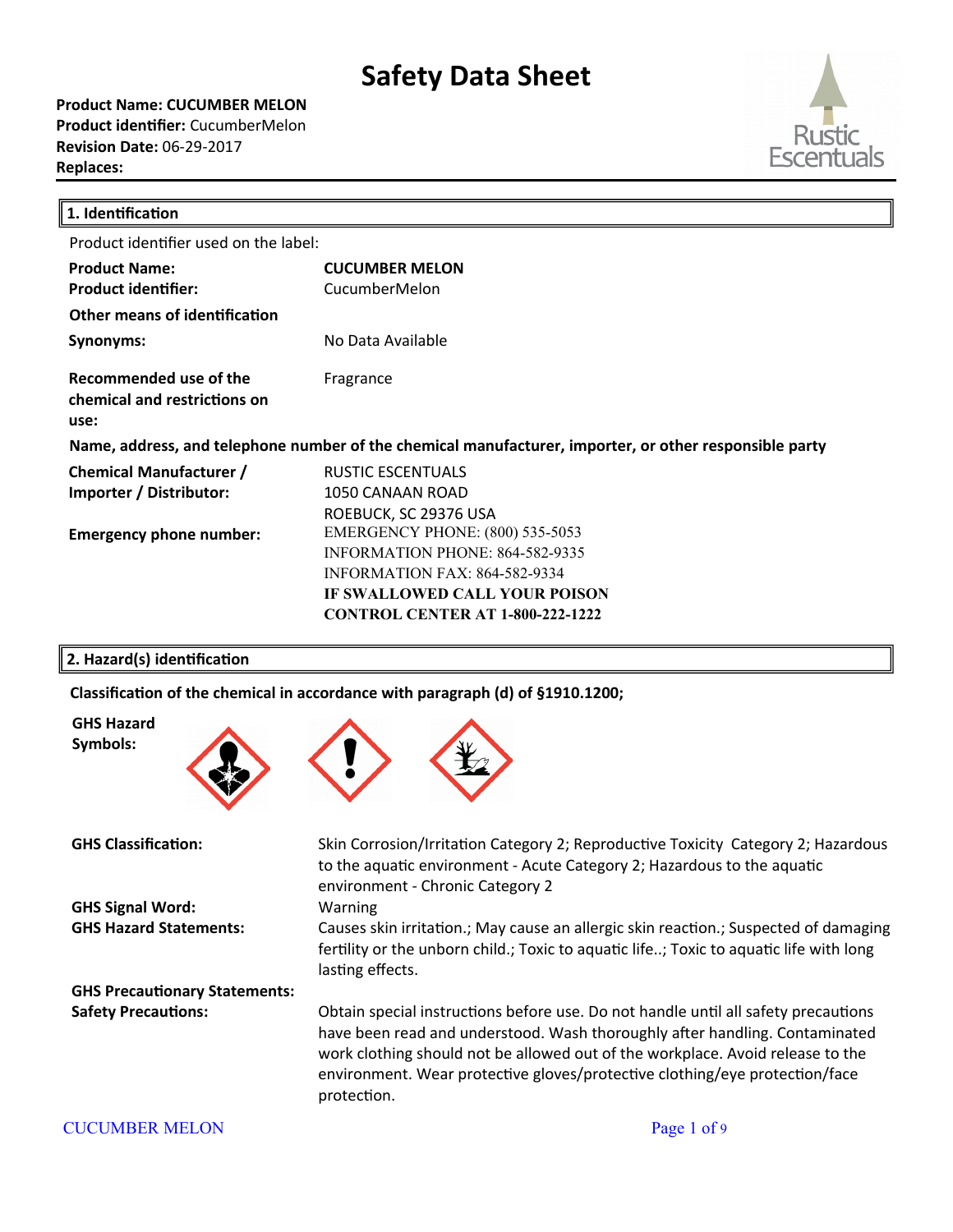**Product Name: CUCUMBER MELON Product identifier:** CucumberMelon **Revision Date:** 06-29-2017 **Replaces:** 



| <b>First Aid Measures:</b> | IF ON SKIN: Wash with plenty of soap and water. IF exposed or concerned: Get<br>medical advice/attention. If skin irritation occurs: Get medical advice/attention. If<br>skin irritation or rash occurs: Get medical advice/attention. Take off contaminated<br>clothing and wash before reuse. Wash contaminated clothing before reuse. Collect<br>spillage. |
|----------------------------|---------------------------------------------------------------------------------------------------------------------------------------------------------------------------------------------------------------------------------------------------------------------------------------------------------------------------------------------------------------|
| Storage:                   | Store locked up.                                                                                                                                                                                                                                                                                                                                              |
| Disposal:                  | Dispose of contents/container in accordance with<br>local/regional/national/international regulation for hazardous wastes.                                                                                                                                                                                                                                    |
|                            |                                                                                                                                                                                                                                                                                                                                                               |

| 3. Composition/information on ingredients |                                                   |                            |  |
|-------------------------------------------|---------------------------------------------------|----------------------------|--|
| <b>Chemical Component:</b>                | <b>CAS number and other</b><br>unique identifiers | % (or range) of ingredient |  |
| Cyclopenta[g]-2-benzopyran,               | 1222-05-5                                         | $7 - 15$                   |  |
| 1,3,4,6,7,8-hexahydro-4,6,6,7,8,8-        |                                                   |                            |  |
| hexamethyl-                               |                                                   |                            |  |
| Benzenepropanal, 4-(1,1-                  | $80 - 54 - 6$                                     | $5 - 10$                   |  |
| dimethylethyl)-.alpha.-methyl-            |                                                   |                            |  |
| Heptanal, 2-(phenylmethylene)-            | 122-40-7                                          | $5 - 10$                   |  |
| Benzenepropanal, .alpha.-methyl-4-        | 103-95-7                                          | $3 - 7$                    |  |
| (1-methylethyl)-                          |                                                   |                            |  |
| 1,6-Octadien-3-ol, 3,7-dimethyl-, 3-      | 115-95-7                                          | $1 - 5$                    |  |
| acetate                                   |                                                   |                            |  |
| Acetic acid, phenylmethyl ester           | 140-11-4                                          | $1 - 5$                    |  |
| 1,6-Octadien-3-ol, 3,7-dimethyl-          | 78-70-6                                           | $1 - 5$                    |  |
| Cyclohexanol, 2-(1,1-dimethylethyl)-,     | 88-41-5                                           | $1 - 5$                    |  |
| 1-acetate                                 |                                                   |                            |  |
| 3-Buten-2-one, 4-(2,6,6-trimethyl-1-      | 14901-07-6                                        | $0.5 - 1.5$                |  |
| cyclohexen-1-yl)-                         |                                                   |                            |  |
| 1,3-Benzodioxole-5-propanal,              | 1205-17-0                                         | $0.1 - 1$                  |  |
| .alpha.-methyl-                           |                                                   |                            |  |
| Benzenepropanal, 4-                       | 5462-06-6                                         | $0.1 - 1$                  |  |
| methoxy-.alpha.-methyl-                   |                                                   |                            |  |
| 6-Octen-1-ol, 3,7-dimethyl-               | 106-22-9                                          | $0.1 - 1$                  |  |

**The specific chemical identity and/or exact percentage (concentration) of composition has been withheld as a trade secret.**

#### **4. First-aid measures**

Description of necessary measures, subdivided according to the different routes of exposure, i.e., inhalation, skin and eye contact, and ingestion:

### CUCUMBER MELON Page 2 of 9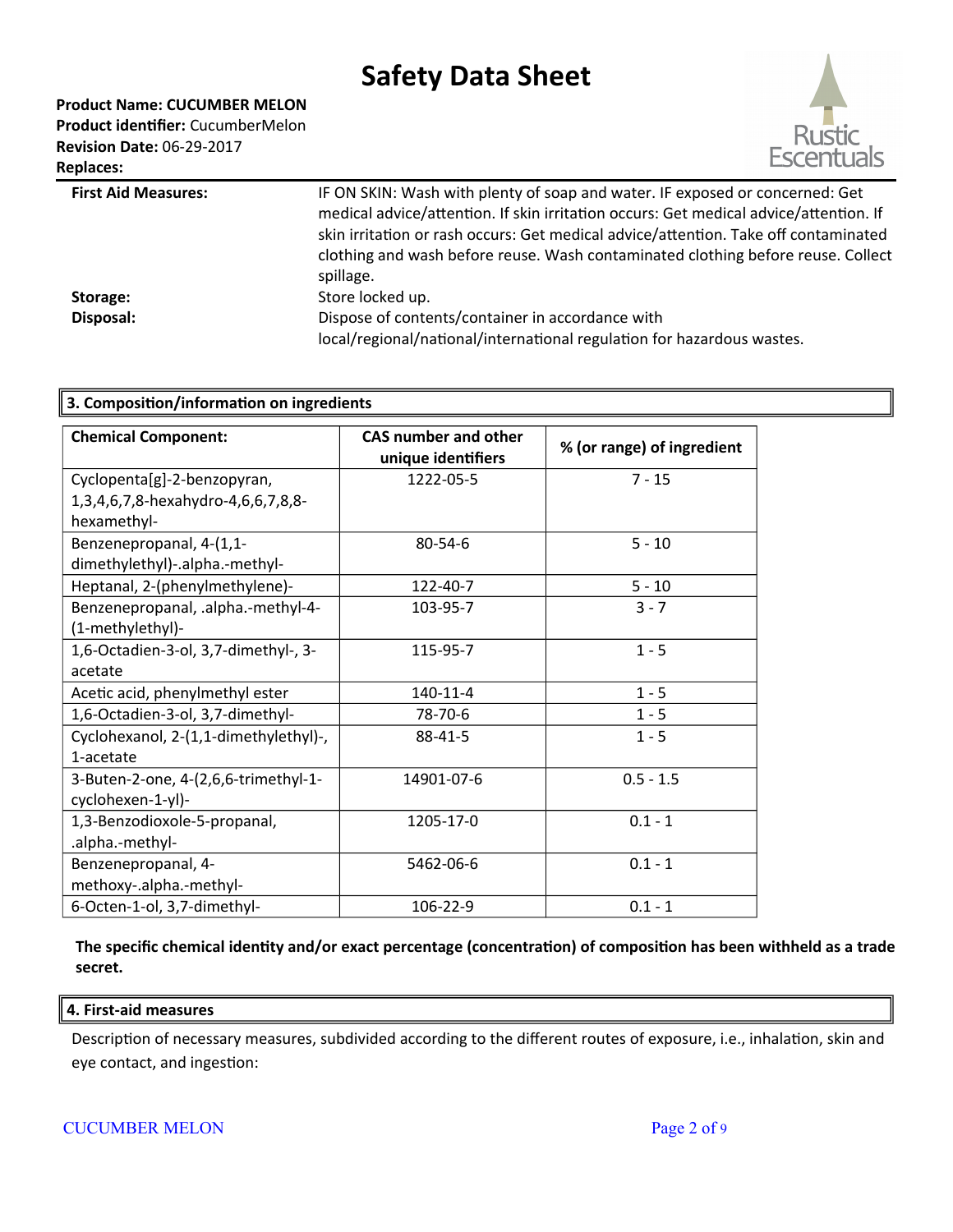**Product Name: CUCUMBER MELON**

**Product identifier:** CucumberMelon **Revision Date:** 06-29-2017 **Replaces:** 



| <b>Eye Contact:</b>                                                                         | Flush eyes with plenty of water for at least 20 minutes retracting                                                                                          |
|---------------------------------------------------------------------------------------------|-------------------------------------------------------------------------------------------------------------------------------------------------------------|
|                                                                                             | eyelids often. Tilt the head to prevent chemical from transferring to<br>the uncontaminated eye. Get immediate medical attention.                           |
| <b>Skin Contact:</b>                                                                        | Wash with soap and water.                                                                                                                                   |
| Inhalation:                                                                                 | This material does not present a hazard if inhaled. Remove                                                                                                  |
|                                                                                             | individual to fresh air after an airborne exposure if any symptoms<br>develop, as a precautionary measure.                                                  |
| Ingestion:                                                                                  | No hazard in normal industrial use. Do not induce vomiting. Seek<br>medical attention if symptoms develop. Provide medical care<br>provider with this MSDS. |
| Most important symptoms/effects, acute and delayed:                                         |                                                                                                                                                             |
| <b>Most important</b>                                                                       | No Data Available                                                                                                                                           |
| symptoms/effects (Acute):<br><b>Most important</b><br>symptoms/effects (Delayed):           | No Data Available                                                                                                                                           |
| Indication of immediate<br>medical attention and special<br>treatment needed, if necessary: | No additional first aid information available                                                                                                               |

## **5. Fire-fighting measures**

Suitable (and unsuitable) extinguishing media:

| Suitable extinguishing media:<br>Unsuitable extinguishing media:                                | Use alcohol resistant foam, carbon dioxide, dry chemical, or water<br>spray when fighting fires. Water or foam may cause frothing if<br>liquid is burning but it still may be a useful extinguishing agent if<br>carefully applied to the fire. Do not direct a water stream directly<br>into the hot burning liquid.<br>No Data Available |  |
|-------------------------------------------------------------------------------------------------|--------------------------------------------------------------------------------------------------------------------------------------------------------------------------------------------------------------------------------------------------------------------------------------------------------------------------------------------|--|
| Specific hazards arising from the chemical (e.g., nature of any hazardous combustion products): |                                                                                                                                                                                                                                                                                                                                            |  |
|                                                                                                 |                                                                                                                                                                                                                                                                                                                                            |  |
| <b>Flammability Summary:</b>                                                                    | Combustible at elevated temperatures                                                                                                                                                                                                                                                                                                       |  |
| Fire and/or Explosion                                                                           | Material may be ignited if preheated to temperatures above the                                                                                                                                                                                                                                                                             |  |
| Hazards:                                                                                        | flash point in the presence of a source of ignition.                                                                                                                                                                                                                                                                                       |  |
| <b>Hazardous Combustion</b>                                                                     | Carbon Oxides                                                                                                                                                                                                                                                                                                                              |  |
| <b>Products:</b>                                                                                |                                                                                                                                                                                                                                                                                                                                            |  |
| Special protective equipment                                                                    | Do not enter fire area without proper protection including self-                                                                                                                                                                                                                                                                           |  |
| and precautions for fire-                                                                       | contained breathing apparatus and full protective equipment. Fight                                                                                                                                                                                                                                                                         |  |
| fighters:                                                                                       | fire from a safe distance and a protected location due to the<br>potential of hazardous vapors and decomposition products. Use<br>methods for the surrounding fire.                                                                                                                                                                        |  |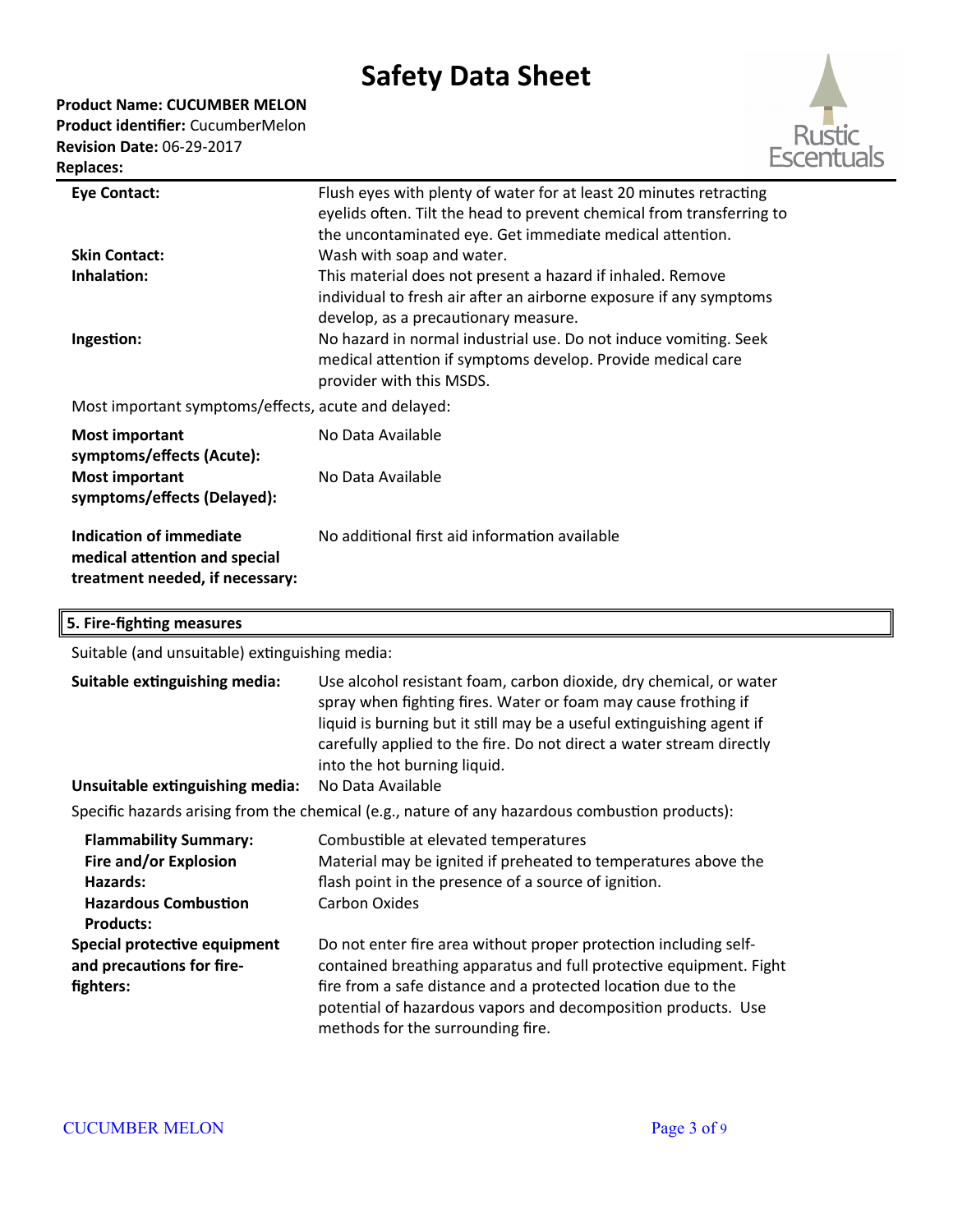**Product Name: CUCUMBER MELON Product identifier:** CucumberMelon **Revision Date:** 06-29-2017 **Replaces:** 



#### **6. Accidental release measures**

| <b>Personal precautions,</b>     | No health affects expected from the clean-up of this material if |
|----------------------------------|------------------------------------------------------------------|
| protective equipment, and        | contact can be avoided. Follow personal protective equipment     |
| emergency procedures:            | recommendations found in Section VIII of this MSDS               |
| <b>Methods and materials for</b> | No special spill clean-up considerations. Collect and discard in |
| containment and cleaning up:     | regular trash.                                                   |

#### **7. Handling and storage**

| <b>Precautions for safe handling:</b>                        | Mildly irritating material. Avoid unnecessary exposure. |  |  |
|--------------------------------------------------------------|---------------------------------------------------------|--|--|
| Conditions for safe storage, including any incompatibilities |                                                         |  |  |

**Conditions for safe storage:** Store in a cool dry place. Isolate from incompatible materials. **Materials to Avoid/Chemical Incompatibility:** Strong oxidizing agents Strong bases Acids Bases Reducing agents

### **8. Exposure controls/personal protection**

OSHA permissible exposure limit (PEL), American Conference of Governmental Industrial Hygienists (ACGIH) Threshold Limit Value (TLV), and any other exposure limit used or recommended by the chemical manufacturer, importer, or employer preparing the safety data sheet, where available:

| <b>Chemical Component</b>                                                           | <b>ACGIH TLV-TWA</b>                                                                                                                                                                                                                                                                                                                                            | <b>ACGIH STEL</b> | <b>OSHA PEL</b> |
|-------------------------------------------------------------------------------------|-----------------------------------------------------------------------------------------------------------------------------------------------------------------------------------------------------------------------------------------------------------------------------------------------------------------------------------------------------------------|-------------------|-----------------|
| No Data Available                                                                   |                                                                                                                                                                                                                                                                                                                                                                 |                   |                 |
| <b>Appropriate engineering</b><br>controls:                                         | No exposure limits exist for the constituents of this product. No<br>engineering controls are likely to be required to maintain operator<br>comfort under normal conditions of use.                                                                                                                                                                             |                   |                 |
| Individual protection measures, such as personal protective equipment:              |                                                                                                                                                                                                                                                                                                                                                                 |                   |                 |
| <b>Respiratory Protection:</b><br><b>Eye Protection:</b><br><b>Skin Protection:</b> | No respiratory protection required under normal conditions of use.<br>No special requirements under normal industrial use.<br>Not normally considered a skin hazard. Where use can result in skin<br>contact, practice good personal hygiene. Wash hands and other<br>exposed areas with mild soap and water before eating, drinking,<br>and when leaving work. |                   |                 |
| Gloves:                                                                             | No information available                                                                                                                                                                                                                                                                                                                                        |                   |                 |
| <b>Respiratory Protection:</b>                                                      | No respiratory protection required under normal conditions of use.                                                                                                                                                                                                                                                                                              |                   |                 |
| 9. Physical and chemical properties                                                 |                                                                                                                                                                                                                                                                                                                                                                 |                   |                 |

**Appearance (physical state, color, etc.):**

**Appearance (physical state):** Liquid **Color:** Clear

CUCUMBER MELON **Page 4 of 9**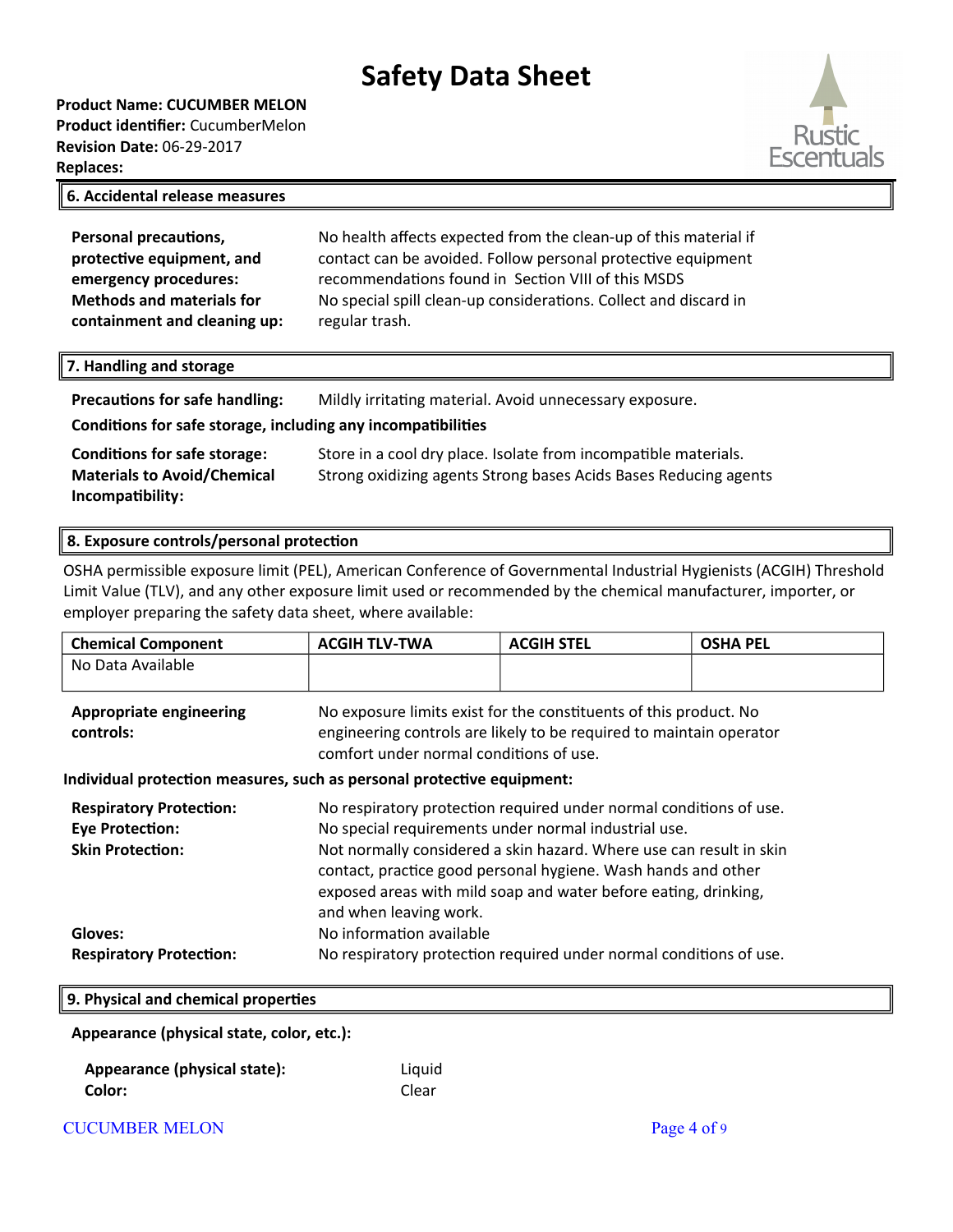**Product Name: CUCUMBER MELON**

**Product identifier:** CucumberMelon **Revision Date:** 06-29-2017

## **Replaces:**



| Odor:                                         | Comparable to Standard |
|-----------------------------------------------|------------------------|
| <b>Odor threshold:</b>                        | Not determined         |
| pH:                                           | Not Available          |
| Initial Boiling Point and Boiling Range (°C): | No Data Available      |
| <b>Flash Point:</b>                           | $> 200$ º F            |
| <b>Evaporation Rate:</b>                      | Not Available          |
| Flammability (solid, gas):                    | No Data Available      |
| Upper/lower flammability or explosive limits: |                        |
|                                               |                        |

| <b>Upper Flammable/Explosive Limit:</b> | Not Available        |
|-----------------------------------------|----------------------|
| Lower Flammable/Explosive Limit:        | Not Available        |
| <b>Vapor Density:</b>                   | >1                   |
| <b>Relative Density:</b>                | 0.9538               |
| Solubility(ies):                        | Soluble in water- No |
| <b>Decomposition Temperature::</b>      | No Data Available    |
| <b>Viscosity:</b>                       | No Data Available    |
| Volatiles, % by weight                  | 7.1                  |
| <b>Volatile Organic Chemicals</b>       | No Data Available    |
| <b>Bulk Density</b>                     | 7.961                |
|                                         |                      |

## **10. Stability and reactivity**

| <b>Reactivity:</b><br><b>Chemical stability:</b><br><b>Possibility of hazardous</b><br>reactions: | No Data Available<br>Stable under normal conditions.<br>No Data Available                                                                                                                                                               |
|---------------------------------------------------------------------------------------------------|-----------------------------------------------------------------------------------------------------------------------------------------------------------------------------------------------------------------------------------------|
| Conditions to avoid (e.g., static<br>discharge, shock, or vibration):                             | Temperatures above the high flash point of this combustible<br>material in combination with sparks, open flames, or other sources<br>of ignition. Direct sources of heat. Heat flame sparks Extremes of<br>temperature direct sunlight. |
| Incompatible materials:<br><b>Hazardous decomposition</b>                                         | Strong oxidizing agents Strong bases Acids Bases Reducing agents<br>Carbon Oxides                                                                                                                                                       |
| products:                                                                                         |                                                                                                                                                                                                                                         |

## **11. Toxicological information**

| Information on the likely routes<br>of exposure (inhalation, | No Data Available |
|--------------------------------------------------------------|-------------------|
| ingestion, skin and eye contact):                            |                   |
| Symptoms related to the                                      | No Data Available |
| physical, chemical and                                       |                   |
| toxicological characteristics:                               |                   |
| <b>Target Organs Potentially</b>                             | No Data Available |
| <b>Affected by Exposure:</b>                                 |                   |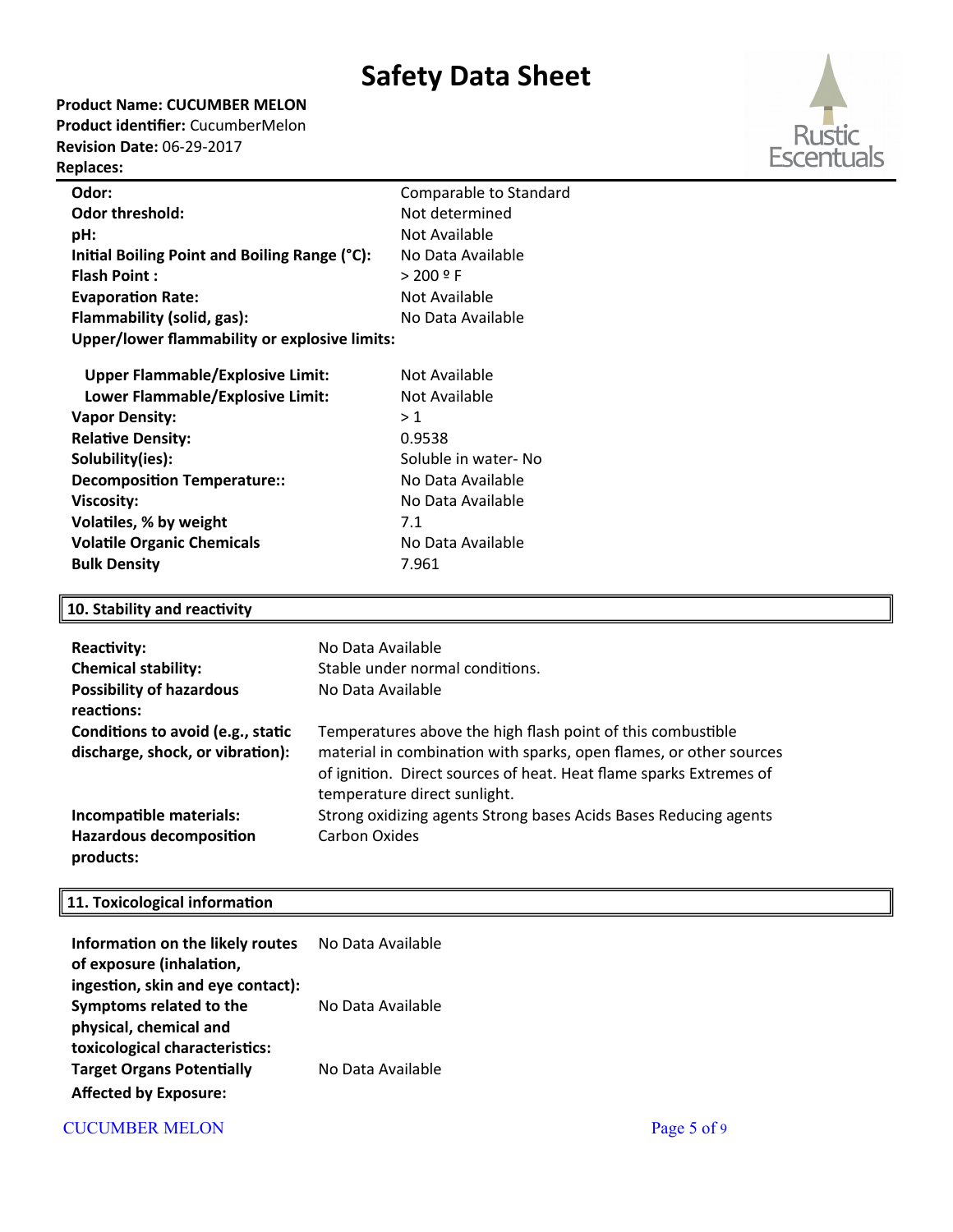**Product Name: CUCUMBER MELON Product identifier:** CucumberMelon

**Revision Date:** 06-29-2017

**Replaces:** 

**Chemical Interactions That Change Toxicity:** None Known

**Delayed and immediate effects and also chronic effects from short- and long-term exposure:**

**Immediate (Acute) Health Effects by Route of Exposure:**

| <b>Inhalation Irritation:</b> | No data.          |
|-------------------------------|-------------------|
| <b>Skin Contact:</b>          | No data.          |
| Eye Contact:                  | No data.          |
| Ingestion Irritation:         | No Data Available |

### **Long-Term (Chronic) Health Effects:**

| Carcinogenicity:               | None of the substances have been shown to cause cancer in long term animal<br>studies. Not a carcinogen according to NTP, IARC, or OSHA. |
|--------------------------------|------------------------------------------------------------------------------------------------------------------------------------------|
| <b>Reproductive and</b>        | No data available to indicate product or any components present at greater than                                                          |
| <b>Developmental Toxicity:</b> | 0.1% may cause birth defects.                                                                                                            |
| <b>Mutagenicity:</b>           | No data available to indicate product or any components present at greater than                                                          |
|                                | 0.1% is mutagenic or genotoxic.                                                                                                          |

**Numerical measures of toxicity (such as acute toxicity estimates) Component Toxicology Data**

| <b>Chemical Component</b> | Oral LD50 | <b>Dermal LD50</b> | <b>Inhalation LC50</b> |
|---------------------------|-----------|--------------------|------------------------|
| No data available         |           |                    |                        |

**Whether the hazardous chemical is listed in the National Toxicology Program (NTP) Report on Carcinogens (latest edition) or has been found to be a potential carcinogen in the International Agency for Research on Cancer (IARC) Monographs (latest edition), or by OSHA**

| <b>Chemical Name</b> | <b>OSHA Carcinogen</b> | <b>IARC Carcinogen</b> | <b>NTP Carcinogen</b> |
|----------------------|------------------------|------------------------|-----------------------|
| No Data Available    |                        |                        |                       |

### **12. Ecological information**

**Ecotoxicity (aquatic and terrestrial, where available):** This material is not expected to be harmful to the ecology.

#### **Ecological Toxicity Data**

| <b>Chemical Component</b> | <b>Aguatic EC50</b><br>Crustacea | <b>Aquatic ERC50 Algae</b> | <b>Aquatic LC50 Fish</b> |
|---------------------------|----------------------------------|----------------------------|--------------------------|
| No Data Available         |                                  |                            |                          |

### **Persistence and degradability:** No Data Available **Bioaccumulative potential:** No Data Available

CUCUMBER MELON **Page 6 of 9**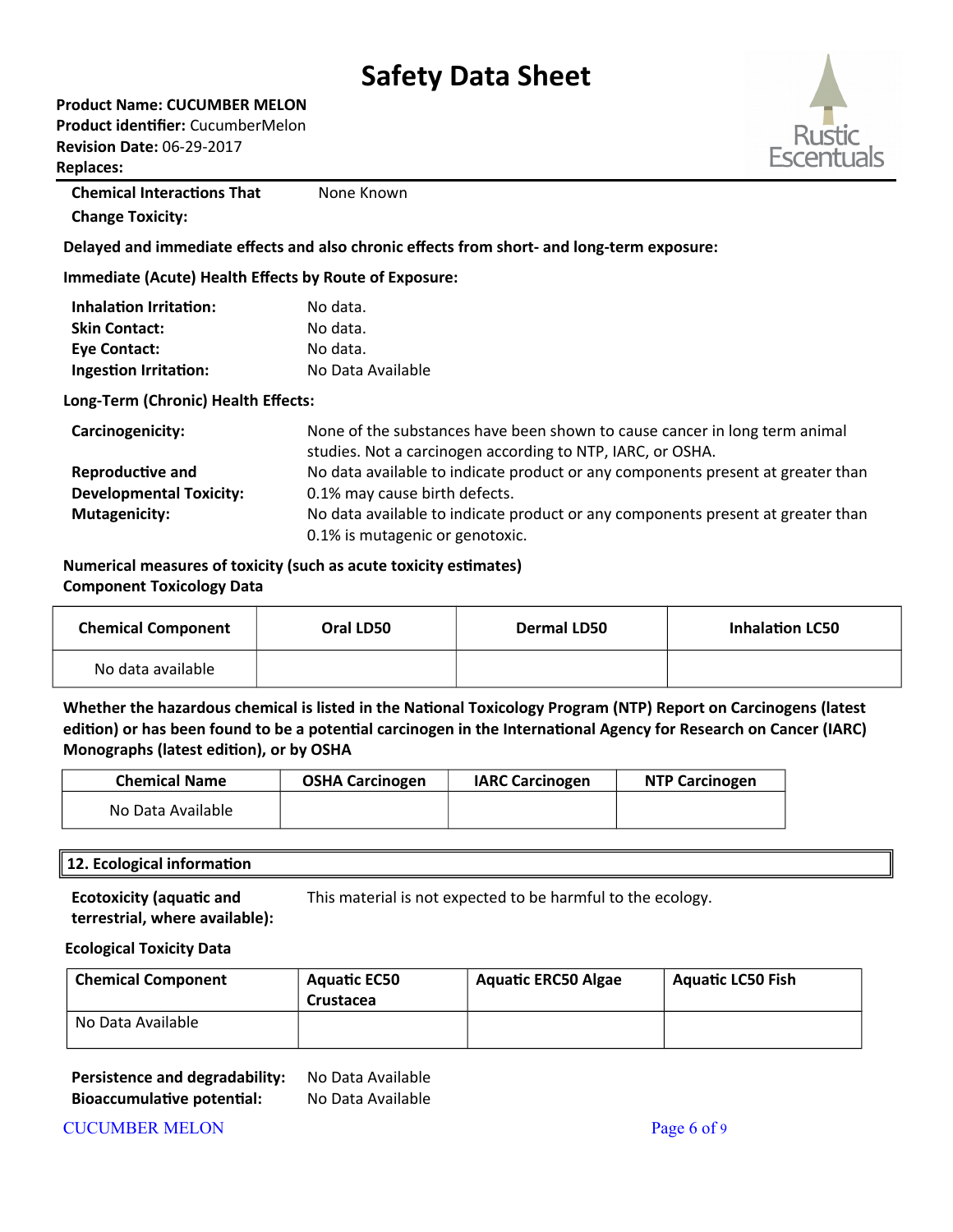**Product Name: CUCUMBER MELON Product identifier:** CucumberMelon **Revision Date:** 06-29-2017 **Replaces:** 



| <b>Mobility in soil:</b>       | No Data Available |
|--------------------------------|-------------------|
| Other adverse effects (such as | No Data Available |
| hazardous to the ozone layer): |                   |

| 13. Disposal considerations            |                                                                                                             |  |  |  |
|----------------------------------------|-------------------------------------------------------------------------------------------------------------|--|--|--|
|                                        | Description of waste residues and information on their safe handling and methods of disposal, including the |  |  |  |
| disposal of any contaminated packaging |                                                                                                             |  |  |  |
| <b>Description of waste residues:</b>  | Spent or discarded material is not expected to be a hazardous                                               |  |  |  |
|                                        | waste.                                                                                                      |  |  |  |
| <b>Safe Handling of Waste:</b>         | No Data Available                                                                                           |  |  |  |
| <b>Waste treatment methods</b>         | DO NOT DUMP INTO ANY SEWERS, ON THE GROUND, OR INTO                                                         |  |  |  |
| (including packaging):                 | ANY BODY OF WATER. All disposal practices must be in                                                        |  |  |  |
|                                        | compliance with all Federal, State/Provincial and local laws and                                            |  |  |  |
|                                        | regulations. Regulations may vary in different locations. Waste                                             |  |  |  |
|                                        | characterizations and compliance with applicable laws are the                                               |  |  |  |
|                                        | sole responsibility of the waste generator. As your supplier, we                                            |  |  |  |
|                                        | have no control over the management practices or                                                            |  |  |  |
|                                        | manufacturing processes of parties handling or using this                                                   |  |  |  |
|                                        | material. The information presented here pertains only to the                                               |  |  |  |
|                                        | product when used as intended, according to this MSDS. For                                                  |  |  |  |
|                                        | unused and uncontaminated product, the preferred options                                                    |  |  |  |
|                                        | include sending to a licensed and permitted incinerator or other                                            |  |  |  |
|                                        | thermal destruction device. Various federal, state or provincial                                            |  |  |  |
|                                        | agencies may have specific regulations concerning the                                                       |  |  |  |
|                                        | transportation, handling, storage, use or disposal of this product                                          |  |  |  |
|                                        | which may not be covered in this MSDS. The user shall have to                                               |  |  |  |
|                                        | review these regulations to ensure full compliance with all                                                 |  |  |  |
|                                        | applicable regulations.                                                                                     |  |  |  |
|                                        |                                                                                                             |  |  |  |

| 14. Transport information         |                |
|-----------------------------------|----------------|
| <b>US DOT Ground Shipping</b>     | Not Restricted |
| Description:                      |                |
| <b>IATA Shipping Description:</b> | Not Restricted |
| <b>IMDG Shipping Description:</b> | Not Restricted |
|                                   |                |

### **15. Regulatory information**

### **Safety, health and environmental regulations specific for the product in question**

| <b>TSCA Status:</b>        | All components in this product are on the TSCA Inventory.       |
|----------------------------|-----------------------------------------------------------------|
| <b>California Prop 65:</b> | Does not contain any chemicals listed on California Proposition |
|                            | 65.                                                             |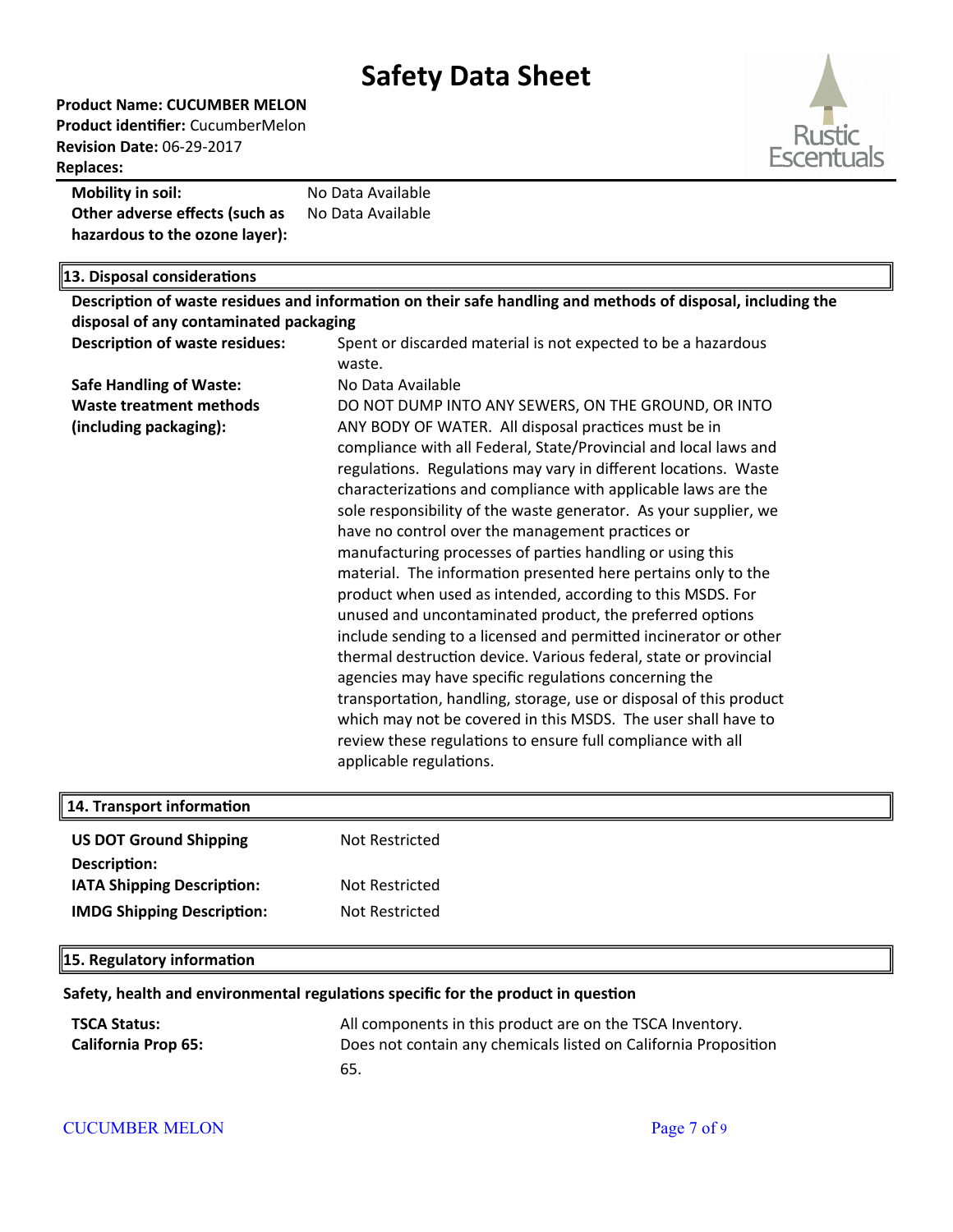**Product Name: CUCUMBER MELON Product identifier:** CucumberMelon **Revision Date:** 06-29-2017 **Replaces:** 



### **Regulated Components:**

| <b>Chemical Component</b> | <b>CAS number and</b><br>other unique<br>identifiers | Regulation         | % Range |
|---------------------------|------------------------------------------------------|--------------------|---------|
| None Listed               |                                                      | California Prop 65 |         |
|                           |                                                      | Cancer             |         |
| None Listed               |                                                      | California Prop 65 |         |
|                           |                                                      | Developmental      |         |
| None Listed               |                                                      | California Prop 65 |         |
|                           |                                                      | Reproductive       |         |
|                           |                                                      | Female             |         |
| None Listed               |                                                      | California Prop 65 |         |
|                           |                                                      | Reproductive Male  |         |
| None Listed               |                                                      | <b>CERCLA</b>      |         |
| Phenoxy Ethyl Isobutyrate | 103-60-6                                             | <b>SARA 313</b>    | $1 - 5$ |
| None Listed               |                                                      | <b>SARA EHS</b>    |         |

**16. Other information, including date of preparation or last revision.**

**Revision Date:** 06-29-2017 **Revision Number:** 4

**Disclaimer: Important: While the descriptions, data and information** contained herein are presented in good faith and believed to be accurate, it is provided for your guidance only. Because many factors may affect processing or application/use, we recommend that you perform an assessment to determine the suitability of the product for your particular purpose prior to use. Nothing herein should be interpreted as a recommendation to infringe existing patents or violate any laws or regulations. No warranties of any kind, either expressed or implied, including fitness for a particular purpose are made regarding the product described. We assume NO responsibility for any injuries resulting from misuse or misapplication of this product or that might be sustained because of inhalation, ingestion, absorption or other contact with this product. In no case shall the descriptions, information, or data provided be considered a part of our terms and conditions of sale. Further, the descriptions, data and information furnished hereunder are given gratis. No